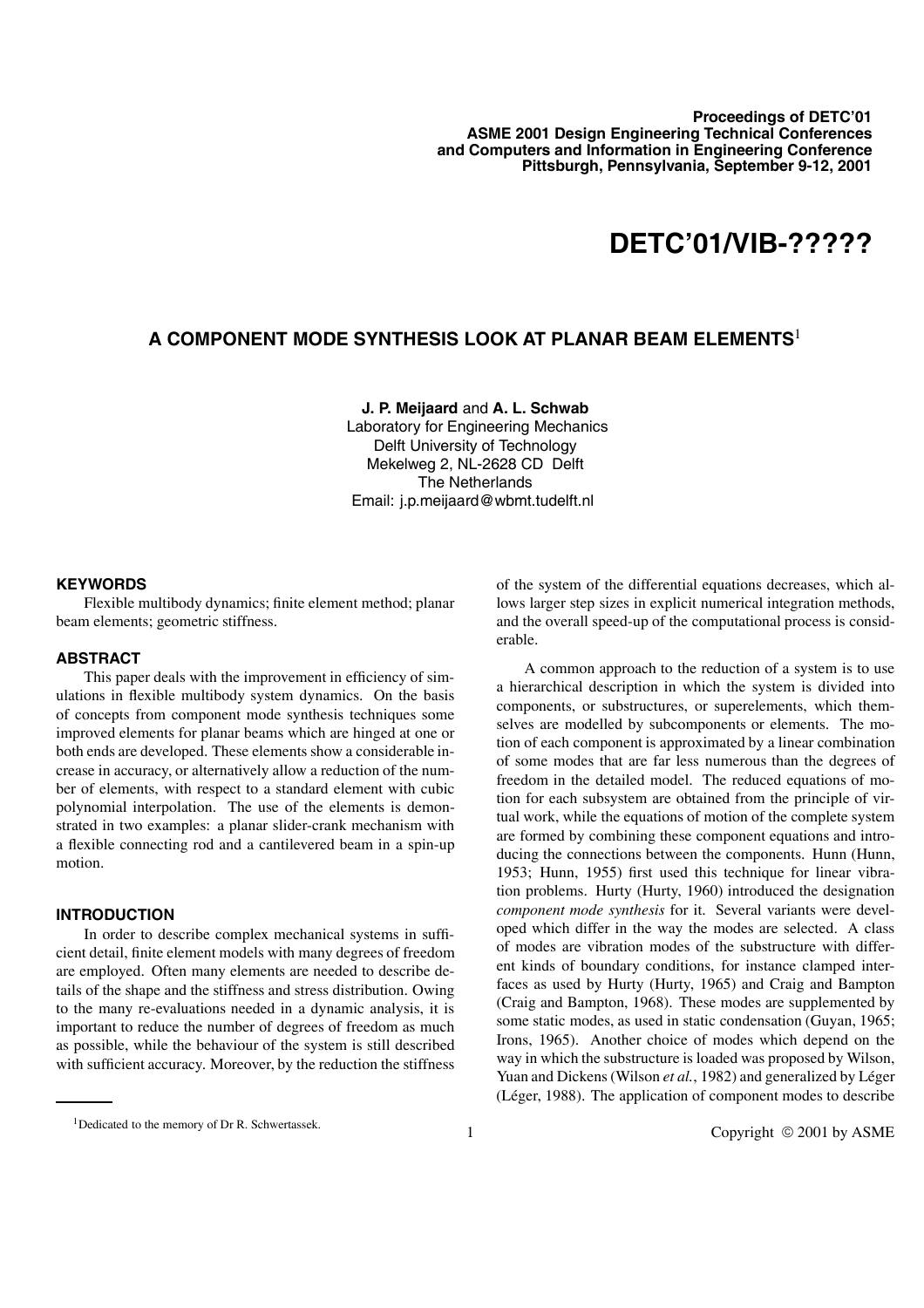small deformations of bodies which undergo large rotations was shown in (Shabana and Wehage, 1983); load-dependent modes were used in (Yeh and Dopker, 1990). Further references to the extensive literature can be found in several review articles; Noor (Noor, 1994) discusses general reduction methods, while reviews on component mode synthesis methods are given in (Craig, 1981; Greif, 1986; Craig, 1995; Seshu, 1996).

In this paper some methods for building superelements for components are applied to beams in planar motion. It is argued and shown in an example that the use of the proper loaddependent modes for the deformations leads to the most satisfactory results. Besides, the inclusion of non-linear terms in the combination of modes which capture geometric non-linearities is shown to be possible.

In the next section, the finite element approach to modelling multibody systems is reviewed and several versions of a planar beam element are derived. Then the elements are applied in two examples: a slider-crank mechanism with a flexible connecting rod and a cantilevered beam in a spin-up motion. The paper ends with some conclusions.

## **PLANAR BEAM ELEMENTS**

## **Formulation of the Equations of Motion**

The finite element method as presented in (Jonker, 1989; Jonker and Meijaard, 1990; Meijaard, 1991) is used for building models for flexible multibody systems. A model for a system is built up from elements which are connected at nodes. A typical element *e* has a number of nodes with nodal coordinates  $x^e$ , which may include Cartesian position coordinates and coordinates that parametrize rotations. Generalized deformations, or strains, ε*e*, are related to the nodal coordinates by deformation functions as  $\varepsilon^e = \mathbf{D}^e(\mathbf{x}^e)$ , which are invariant under arbitrary rigid-body displacements. Each element gives a contribution to the virtual work of the system, where inertia terms are included according to D'Alembert's principle and ideal constraint forces which eventually drop out of the equations need not be included, of the form

$$
\delta \mathbf{x}^e \left[ \mathbf{f}^e - \mathbf{M}^e \ddot{\mathbf{x}}^e \right] - \delta \varepsilon^e \sigma^e. \tag{1}
$$

Here,  $\mathbf{f}^e = \mathbf{f}^{ea} - \mathbf{h}^e$  is the element force vector, which contains the element applied forces  $f^{eq}$  and inertia terms  $h^e$  that are related to the element mass matrix  $M^e$  as

$$
h_i^e = \sum_{j,k} \left( \frac{\partial M_{ij}^e}{\partial x_k^e} - \frac{1}{2} \frac{\partial M_{jk}^e}{\partial x_i^e} \right) \dot{x}_j^e \dot{x}_k^e.
$$
 (2)

The generalized element stresses,  $\sigma^e$ , are energetically dual to the generalized strains and are related to the strains by constitutive equations. The prefix  $\delta$  denotes a virtual quantity, where the virtual strains are related to the virtual displacements by  $\delta \varepsilon_i^e = \sum_j (\partial D_i^e / \partial x_j) \delta x_j^e$ . The contributions of the nodes to the virtual work of the system have a similar form with the main difference that nodes do not have generalized deformations.

In order to obtain the equations of motion for the system, global vectors of nodal coordinates **x**, deformation functions **D**(**x**), strains  $\varepsilon = D(x)$ , forces **f**, stresses  $\sigma$  and a global mass matrix **M** are introduced and all contributions to the virtual work are collected as

$$
\delta \mathbf{x} \left[ \mathbf{f}(\dot{\mathbf{x}}, \mathbf{x}, t) - \mathbf{M}(\mathbf{x}) \ddot{\mathbf{x}} \right] - \delta \varepsilon \sigma = 0. \tag{3}
$$

The nodal coordinates **x** are related to the vector of independent coordinates **q** by transfer functions  $\mathbf{F}^x$  as  $\mathbf{x} = \mathbf{F}^x(\mathbf{q}, t)$ . Similarly the element deformations are related to the independent coordinates by transfer functions as  $\epsilon = \mathbf{F}^{\epsilon}(\mathbf{q}, t) = \mathbf{D}(\mathbf{F}^{\chi}(\mathbf{q}, t))$ . These transfer functions have to be consistent with the constraints of the system and are not generally known in an explicit form, but have to be determined by a numerical iterative process. For holonomic systems, one can obtain expressions for the velocities, accelerations and virtual displacements by differentiation of the transfer functions. By substituting these in Eq. (3) and making use of the fact that the variations δ**q** are independent, we obtain the equations of motion for the system:

$$
\overline{\mathbf{M}}(\mathbf{q},t)\overline{\mathbf{q}} = \overline{\mathbf{f}}(\dot{\mathbf{q}},\mathbf{q},t).
$$
 (4)

Here,  $\overline{M}$  is the system mass matrix and  $\overline{f}$  is the system force vector.

## **Planar Beam Elements: General Considerations**

In a finite element formulation, a section of a beam that moves in a single plane is modelled by a planar beam element. It is assumed that this beam section has a uniform cross-section with uniform linearly elastic isotropic material properties. The mass density is ρ, Young's modulus is *E*, the cross-sectional area is *A* and the central area moment of inertia is *I*. The undeformed length of the beam section is *l*0. Use is made of the elastic line concept, where all properties are considered to be concentrated on the elastic line that runs along the centroid of the cross-section, and the classical Euler-Bernoulli beam theory is used.

All beam elements that are considered in this paper have two nodes, which represent the end points of the beam section that is modelled by the element. The nodes have two Cartesian coordinates, *x* and *y*, and an orientation angle, φ, as their coordinates. If the element  $e$  is connected to the nodes  $p$  and  $q$ , the element coordinates are (Fig. 1)

$$
\mathbf{x}^{eT} = (x^p, y^p, \phi^p, x^q, y^q, \phi^q). \tag{5}
$$

2 Copyright © 2001 by ASME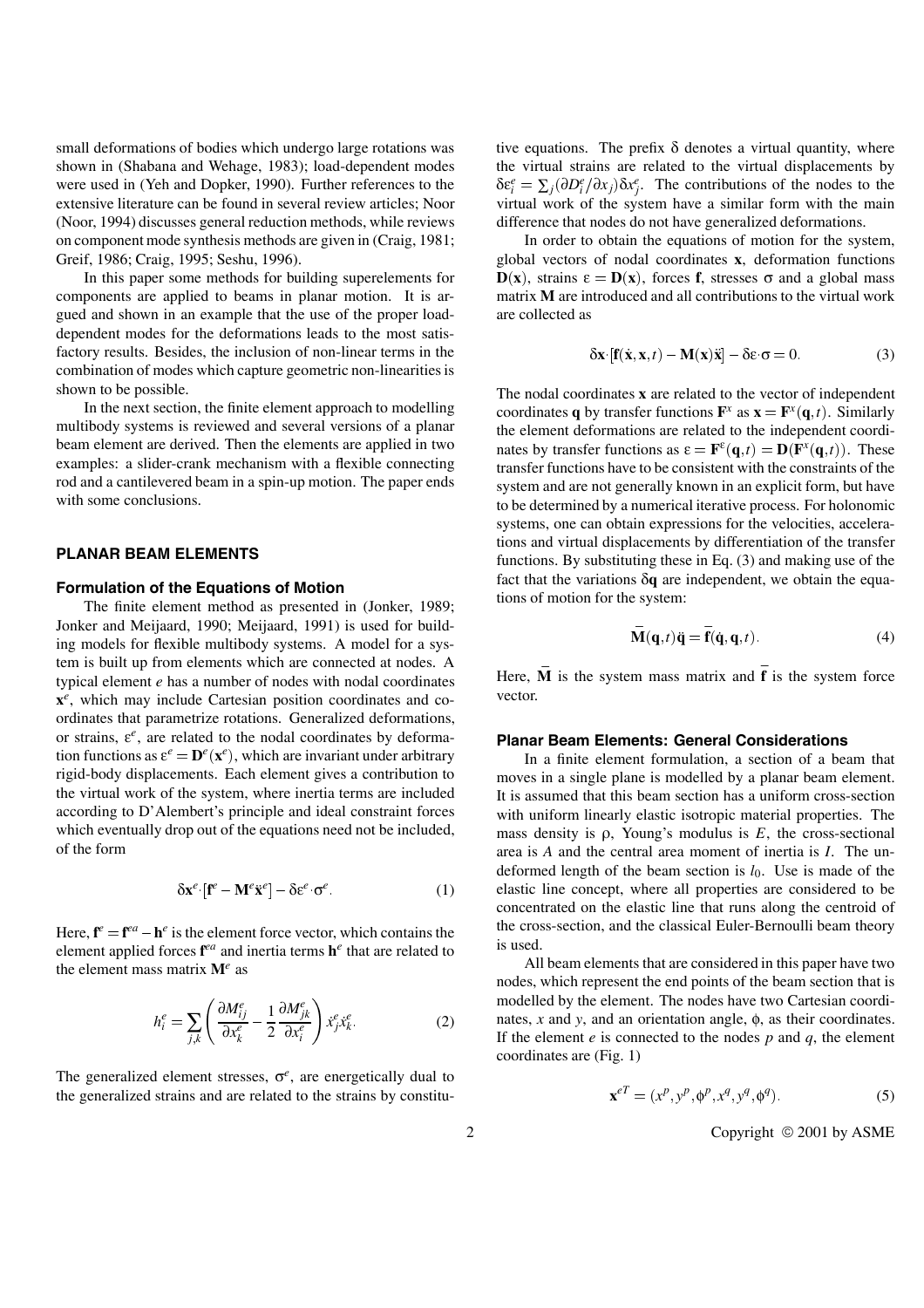

Figure 1. Planar beam element.

For later reference, we first introduce the nodal position vector  $\mathbf{x}^{pT} = (x^p, y^p)$  and a pair of unit vectors at the node *p* as

$$
\mathbf{e}_x^p = \begin{pmatrix} \cos(\phi^p + \phi_0^p) \\ \sin(\phi^p + \phi_0^p) \end{pmatrix}, \quad \mathbf{e}_y^p = \begin{pmatrix} -\sin(\phi^p + \phi_0^p) \\ \cos(\phi^p + \phi_0^p) \end{pmatrix}, \quad (6)
$$

where  $\phi_0^p$  defines the angle with which the beam is connected to the node; similar quantities are defined for the node *q*. The vector connecting the node *p* to the node *q* is denoted by  $\Delta \mathbf{x}^e$ ,  $\Delta \mathbf{x}^e = \mathbf{x}^q - \mathbf{x}^p$ , and its length by *l*,  $l^2 = \Delta \mathbf{x}^e \Delta \mathbf{x}^e$ .

The generalized deformations of the element are the elongation of the axis of the beam and two bending modes. The elongation of the beam,

$$
\varepsilon_1^e = \frac{l^2 - l_0^2}{2l_0} + \varepsilon^{nl}(l_0, \varepsilon_2^e, \varepsilon_3^e),\tag{7}
$$

is given by the Lagrangian strain measure for the change of the distance between the two nodal points, augmented by a nonlinear contribution of the bending to the elongation of the axis,  $\varepsilon$ <sup>nl</sup>, which is different for different variants and depends on the undeformed length of the beam and the two bending deformations ε*<sup>e</sup>* <sup>2</sup> and ε*<sup>e</sup>* <sup>3</sup>. These bending deformations are defined by

$$
\varepsilon_2^e = -\mathbf{e}_y^p \Delta \mathbf{x}^e, \quad \varepsilon_3^e = \mathbf{e}_y^q \Delta \mathbf{x}^e. \tag{8}
$$

The element properties are arrived at by assuming an interpolation for the position of the elastic line of the deformed beam. Conceptually, one can split the beam in two elements, a beam element to which mass is attached, but which has no stiffness and can deform freely, and a massless beam element with stiffness. These two elements are forced to move together, because they share their nodal points. This splitting of the beam allows us to assume independent interpolations for the description of the inertia distribution and accelerations at the one hand and for the deformations at the other hand; these two, however, have to differ little for small deformations of the beam and are preferably the same in the linearized case. The gained freedom allows us to simplify expressions as much as possible.

In the interpolation for the position, the material coordinate *s*, measured along the undeformed length of the beam from the node *p* with  $0 \le s \le l_0$ , and the dimensionless material coordinate  $\xi = s/l_0$  with  $0 \le \xi \le 1$  are introduced. For the mass description, the position **r** of a point along the elastic line with coordinate ξ is found from an interpolation of the form

$$
\mathbf{r}(\xi) = h_1(\xi)\mathbf{x}^p + h_2(\xi)l_0\mathbf{e}_x^p + h_3(\xi)\mathbf{x}^q + h_4(\xi)l_0\mathbf{e}_x^q. \tag{9}
$$

For rigid-body motions,  $\mathbf{r}(\xi) = (1 - \xi)\mathbf{x}^p + \xi \mathbf{x}^q$  and  $l_0 \mathbf{e}^p_x = l_0 \mathbf{e}^q_x =$  $x^q - x^p$ , so in order to be able to describe rigid-body motions exactly, the interpolation functions have to satisfy the relations

$$
h_1 - h_2 - h_4 = 1 - \xi, \quad h_2 + h_3 + h_4 = \xi. \tag{10}
$$

By differentiation one finds expressions for the accelerations and the virtual displacements as

$$
\ddot{\mathbf{r}}(\xi) = h_1(\xi)\ddot{\mathbf{x}}^p + h_2(\xi)l_0(\mathbf{e}_y^p\ddot{\phi}^p - \mathbf{e}_x^p(\dot{\phi}^p)^2) + h_3(\xi)\ddot{\mathbf{x}}^q + h_4(\xi)l_0(\mathbf{e}_y^q\ddot{\phi}^q - \mathbf{e}_x^q(\dot{\phi}^q)^2),
$$
(11)

$$
\delta \mathbf{r}(\xi) = h_1(\xi) \delta \mathbf{x}^p + h_2(\xi) l_0 \mathbf{e}_y^p \delta \phi^p
$$
  
+ 
$$
h_3(\xi) \delta \mathbf{x}^q + h_4(\xi) l_0 \mathbf{e}_y^q \delta \phi^q.
$$
 (12)

Evaluating the inertia term in the virtual work equation,  $-\rho A l_0 \int_0^1 \delta \mathbf{r}(\xi) \cdot \ddot{\mathbf{r}}(\xi) d\xi$ , results in an element mass matrix

$$
\mathbf{M}^{e} = \rho A l_{0} \begin{bmatrix} \mu_{11} \mathbf{I}_{2} & \mu_{12} l_{0} \mathbf{e}_{y}^{p} & \mu_{13} \mathbf{I}_{2} & \mu_{14} l_{0} \mathbf{e}_{y}^{q} \\ \mu_{21} l_{0} \mathbf{e}_{y}^{p} & \mu_{22} l_{0}^{2} & \mu_{23} l_{0} \mathbf{e}_{y}^{p} & \mu_{24} l_{0}^{2} \mathbf{e}_{y}^{p} & \mathbf{e}_{y}^{q} \\ \mu_{31} \mathbf{I}_{2} & \mu_{32} l_{0} \mathbf{e}_{y}^{p} & \mu_{33} \mathbf{I}_{2} & \mu_{34} l_{0} \mathbf{e}_{y}^{q} \\ \mu_{41} l_{0} \mathbf{e}_{y}^{q} & \mu_{42} l_{0}^{2} \mathbf{e}_{y}^{q} & \mathbf{e}_{y}^{p} & \mu_{43} l_{0} \mathbf{e}_{y}^{q} & \mu_{44} l_{0}^{2} \end{bmatrix}, \quad (13)
$$

where  $I_2$  is the identity matrix of order two, and the terms that are quadratic in the velocities,

$$
\mathbf{h}^{e} = \rho A l_0 \begin{bmatrix} -\mu_{12} l_0 \mathbf{e}_x^p (\dot{\phi}^p)^2 - \mu_{14} l_0 \mathbf{e}_x^q (\dot{\phi}^q)^2 \\ -\mu_{24} l_0^2 \mathbf{e}_y^p \cdot \mathbf{e}_x^q (\dot{\phi}^q)^2 \\ -\mu_{32} l_0 \mathbf{e}_x^p (\dot{\phi}^p)^2 - \mu_{34} l_0 \mathbf{e}_x^q (\dot{\phi}^q)^2 \\ -\mu_{42} l_0^2 \mathbf{e}_y^q \cdot \mathbf{e}_x^p (\dot{\phi}^p)^2 \end{bmatrix},
$$
(14)

3 Copyright © 2001 by ASME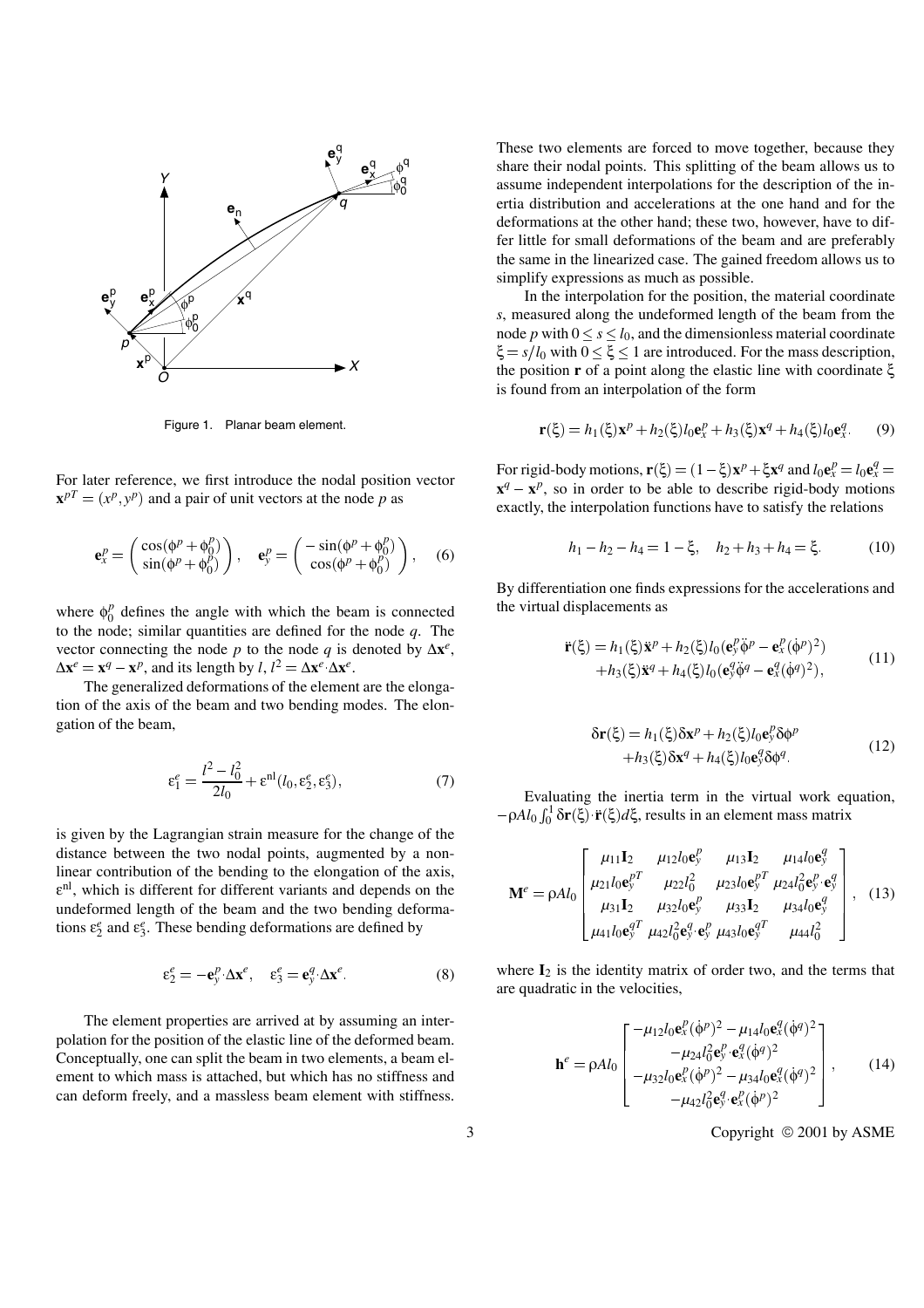where the numerical coefficients  $\mu_{ij}$  are given by the integrals

$$
\mu_{ij} = \int_0^1 h_i(\xi) h_j(\xi) d\xi.
$$
 (15)

For the description of the stiffness, an interpolation is used that differs slightly from the interpolation for the mass description as in Eq. (9). As an auxiliary quantity, a unit vector **e**<sup>n</sup> perpendicular to the straight line connecting the two nodes,  $\mathbf{e}_n^T =$  $(-y^q + y^p, x^q - x^p)/l$ , is introduced, see Fig. 1. The interpolation of the position along the beam is chosen as

$$
\mathbf{r}(\xi) = (1 - \xi)\mathbf{x}^p + \xi \mathbf{x}^q + (h_2(\xi)\varepsilon_2^e - h_4(\xi)\varepsilon_3^e)\mathbf{e}_n.
$$
 (16)

As a measure for the curvature of the beam we take

$$
\kappa = \mathbf{e}_n \cdot \frac{\partial^2 \mathbf{r}}{\partial s^2} = \frac{1}{l_0^2} (h_2'' \varepsilon_2^e - h_4'' \varepsilon_3^e),\tag{17}
$$

where primes denote derivatives with respect to ξ. The bending moment is proportional to this curvature with proportionality factor *EI*.

As a measure for the axial strain we take

$$
\gamma = \frac{1}{2} \left[ \frac{\partial \mathbf{r}}{\partial s} \cdot \frac{\partial \mathbf{r}}{\partial s} - 1 \right] = \frac{1}{2l_0^2} \left[ l^2 - l_0^2 + (h_2' \varepsilon_2^e - h_4' \varepsilon_3^e)^2 \right]. \tag{18}
$$

In order to comply with the definition of the generalized strain as given in Eq. (7), the axial strain is integrated over the material length of the element, which yields

$$
\epsilon^{nl} = \frac{1}{2l_0} [\beta_{22} (\epsilon_2^e)^2 - 2\beta_{24} \epsilon_2^e \epsilon_3^e + \beta_{44} (\epsilon_3^e)^2],\tag{19}
$$

where the numerical coefficients  $\beta_{ij}$  are given by the integrals

$$
\beta_{ij} = \int_0^1 h'_i(\xi)h'_j(\xi)d\xi.
$$
\n(20)

Now the average axial strain  $\bar{\gamma} = \varepsilon_1^e / l_0$  can be used in the virtual work of the elastic forces. By this averaging, the element is no longer purely based on a displacement method, but is a hybrid element with assumed constant axial force along the element. The inclusion of non-linear terms in the expression of the first deformation mode was proposed in (Visser and Besseling, 1969), and later discussed by Crisfield (Crisfield, 1991). In (Mayo and Domínguez, 1997) a similar procedure in the context of a floating frame of reference formulation was used.

The element stiffness matrix **S***e*, which relates the generalized stresses to the generalized strains as  $\sigma^e = S^e \varepsilon^e$ , now follows from integrating the virtual work expression for the internal forces,  $-l_0 \int_0^1 (\delta \overline{\gamma} E A \overline{\gamma} + \delta \kappa E I \kappa) d\xi = -\delta \varepsilon^{eT} \mathbf{S}^e \varepsilon^e$ , along the length of the beam as

*EA*

$$
\mathbf{S}^{e} = \begin{bmatrix} \frac{EA}{l_0} & 0 & 0\\ 0 & s_{22} \frac{EI}{l_0^3} & -s_{24} \frac{EI}{l_0^3}\\ 0 & -s_{42} \frac{EI}{l_0^3} & s_{44} \frac{EI}{l_0^3} \end{bmatrix},
$$
(21)

where the numerical coefficients  $s_{ij}$  are given by the integrals

$$
s_{ij} = \int_0^1 h_i''(\xi) h_j''(\xi) d\xi.
$$
 (22)

The interpolation of Eq. (9) can be related to the interpolation in the so-called absolute nodal coordinate formulation (Shabana, 1997), in which the Cartesian position coordinates and the derivatives of the position with respect to the material coordinate *s* at the nodes are taken as nodal coordinates. The interpolation of Eq. (9) is obtained from the absolute coordinate interpolation with the same interpolation functions  $h_i$  by the reduction of coordinates  $\left(\frac{\partial \mathbf{r}}{\partial s}\right)\left(s=0\right) = \mathbf{e}_x^p$ ,  $\left(\frac{\partial \mathbf{r}}{\partial s}\right)\left(s=l_0\right) = \mathbf{e}_x^q$ . Two coordinates are saved in the present formulation, at the expense of a mass matrix that depends on the orientation of the element. On the other hand, this connection allows a translation of the elements derived here into an absolute nodal coordinate formulation.

#### **Standard Beam Element**

A standard beam element, as has been previously formulated (Meijaard, 1996), uses cubic interpolation polynomials,

$$
h_1 = 1 - 3\xi^2 + 2\xi^3,
$$
  
\n
$$
h_2 = \xi - 2\xi^2 + \xi^3,
$$
  
\n
$$
h_3 = 3\xi^2 - 2\xi^3,
$$
  
\n
$$
h_4 = -\xi^2 + \xi^3.
$$
\n(23)

4 Copyright © 2001 by ASME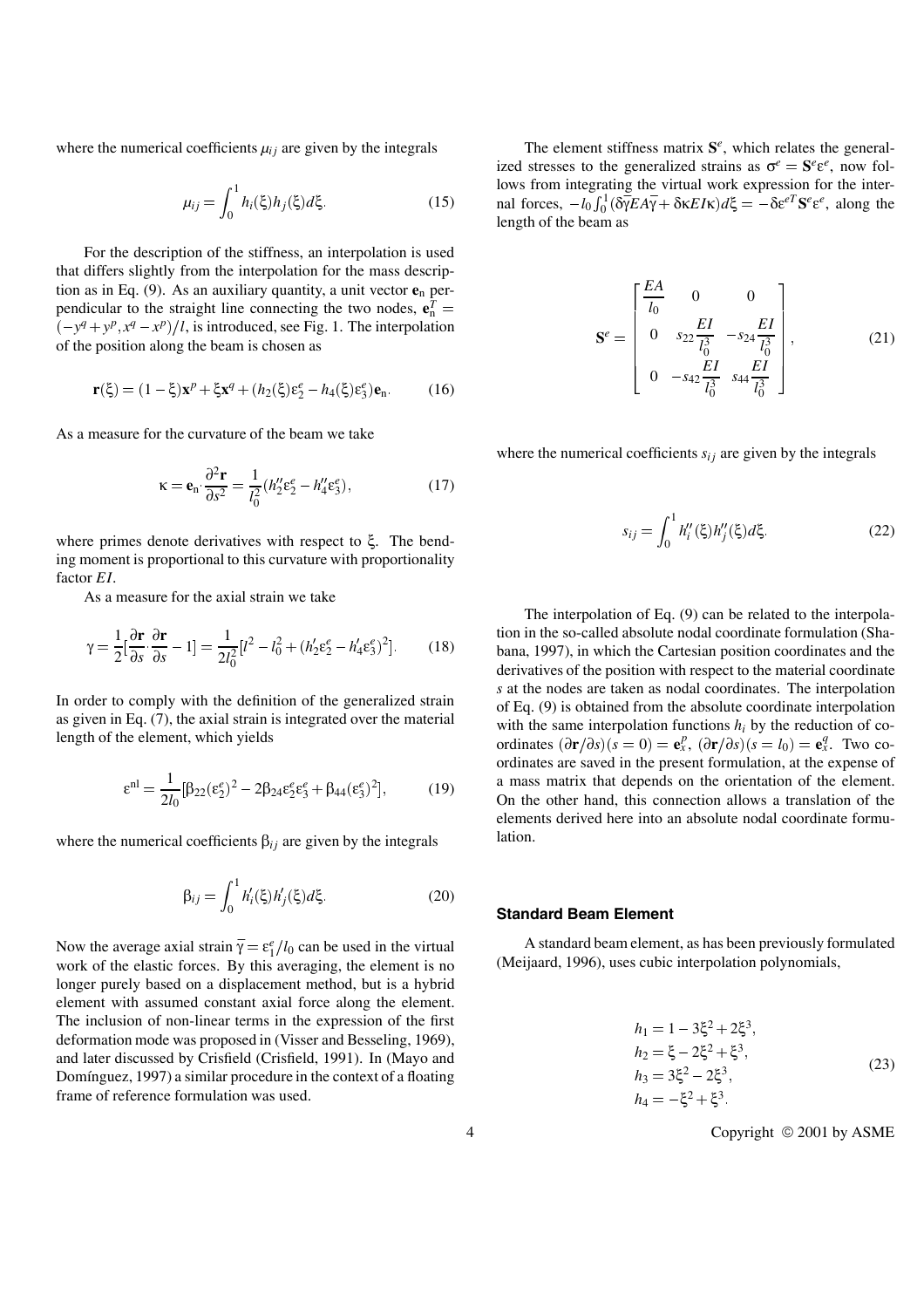These can be seen as constraint modes from a component mode synthesis perspective. The coefficients become

$$
\mu_{ij} = \frac{1}{420} \begin{bmatrix} 156 & 22 & 54 - 13 \\ 22 & 4 & 13 & -3 \\ 54 & 13 & 156 - 22 \\ -13 & -3 & -22 & 4 \end{bmatrix},
$$
  
\n
$$
\beta_{22} = \frac{4}{30}, \quad \beta_{24} = \beta_{42} = -\frac{1}{30}, \quad \beta_{44} = \frac{4}{30},
$$
  
\n
$$
s_{22} = 4, \quad s_{24} = s_{42} = 2, \quad s_{44} = 4.
$$
\n(24)

This type of element has its use if the main function of the beam is to transfer loads between its nodes, as in a static analysis without distributed loads on the element. In a dynamic analysis, the distributed load that is needed to accelerate the mass distributed along the element is transferred to the beam by statically equivalent nodal forces. Because the element is loaded in a way that differs from the assumed load for which the interpolation is accurate, a correction to the deflection can be made in a postprocessing stage. This correction is found by calculating the additional deflection by making use of a linear kineto-elastostatic analysis. The distributed lateral acceleration along the beam is approximated by

$$
(1 - \xi)\ddot{\mathbf{x}}^p \cdot \mathbf{e}_n + \xi \ddot{\mathbf{x}}^q \cdot \mathbf{e}_n + h_2(\xi)\ddot{\varepsilon}_2^e - h_4(\xi)\ddot{\varepsilon}_3^e. \tag{25}
$$

This distribution is obtained from the interpolation (16) by neglecting non-linear terms. This gives an additional lateral deflection  $w_c$ **e**<sub>n</sub>, which is found from

$$
\frac{2520E I w_c}{\rho A l_0^4} = -21 \dot{\mathbf{x}}^p \cdot \mathbf{e}_n (3\xi^2 - 7\xi^3 + 5\xi^4 - \xi^5) \n-21 \dot{\mathbf{x}}^q \cdot \mathbf{e}_n (2\xi^2 - 3\xi^3 + \xi^5) \n- \ddot{\mathbf{e}}_2^e (12\xi^2 - 22\xi^3 + 21\xi^5 - 14\xi^6 + 3\xi^7) \n+ \ddot{\mathbf{e}}_3^e (-9\xi^2 + 13\xi^3 - 7\xi^6 + 3\xi^7).
$$
\n(26)

Similarly, a correction for the longitudinal displacement can be made. The distributed longitudinal acceleration can be approximated by

$$
(1 - \xi)\ddot{\mathbf{x}}^p \cdot \mathbf{e}_t + \xi \ddot{\mathbf{x}}^q \cdot \mathbf{e}_t, \tag{27}
$$

where  $\mathbf{e}^T_t = (x^q - x^p, y^q - y^p) / l$  is a unit vector along the straight line connecting the two nodes. The additional longitudinal deflection  $u_c$ **e**<sub>t</sub> is found from

$$
\frac{6EAu_{c}}{\rho Al_{0}^{2}} = -\ddot{\mathbf{x}}^{p} \cdot \mathbf{e}_{t}(-2\xi + 3\xi^{2} - \xi^{3}) - \ddot{\mathbf{x}}^{q} \cdot \mathbf{e}_{t}(-\xi + \xi^{3}).
$$
 (28)

These corrections are equivalent to the corrections used in a mode acceleration method (Williams and Jones, 1948; Bisplinghoff *et al.*, 1955) and has been used in the context of flexible multibody system dynamics in (Shabana and Wehage, 1983; Ryu *et al.*, 1998). Especially for the calculation of a stress distribution this correction becomes important.

## **Beam Hinged at Both Ends**

In mechanisms it often happens that links are connected to other parts with hinges at which no moments are transferred or lumped rotational inertia is present. In the study of the mechanical behaviour of mechanisms, one usually starts with a kinematic analysis. After the sizes of the parts are known, a dynamic analysis based on rigid bodies is made. Stresses and deflections are calculated in an kineto-elastostatic analysis, where the forces obtained from the rigid-body analysis are used. As a last step, a full elastodynamic analysis can be made. The linear kinetoelastostatic lateral deflection  $w_{\text{kes}}e_n$  of a beam that is simply supported at both ends is found from

$$
\frac{360EIw_{\text{kes}}}{\rho A l_0^4} = -\ddot{\mathbf{x}}^p \cdot \mathbf{e}_n (8\xi - 20\xi^3 + 15\xi^4 - 3\xi^5) \n- \ddot{\mathbf{x}}^q \cdot \mathbf{e}_n (7\xi - 10\xi^3 + 3\xi^5).
$$
\n(29)

This analysis neglects all transient effects in the response and only gives reliable results if the mechanism is driven at a speed that is well below its main resonance frequencies.

Now no moments are applied at the hinged ends, on which the interpolation of the standard beam element is based. As there is no interaction through the rotations of the nodes with the remaining parts of the model, these rotations can be viewed as internal degrees of freedom of the element, to which some modes are assigned. In particular, these modes can be chosen in such a way that some dynamic boundary conditions are approximately satisfied. Two choices of modes will be made. In the first instance two fixed-interface linear vibration modes are used, as has been proposed by Hurty (Hurty, 1965) and Craig and Bampton (Craig and Bampton, 1968). In the second instance lateral deflection shapes that result from a linearly distributed load as occurs in a rigid body will be used, with the modes as given by the linear kineto-elastostatic analysis in Eq. (29). This corresponds to the first set of load-dependent modes as proposed by Léger (Léger, 1988). It is expected that this second choice yields better results, especially at low driving speeds, because it takes account of the way in which the beam is mainly loaded.

**Beam with Sinusoidal Modes.** If the two first sinusoidal modes corresponding to the two first eigenmodes of a simply supported beam are included, the interpolation functions be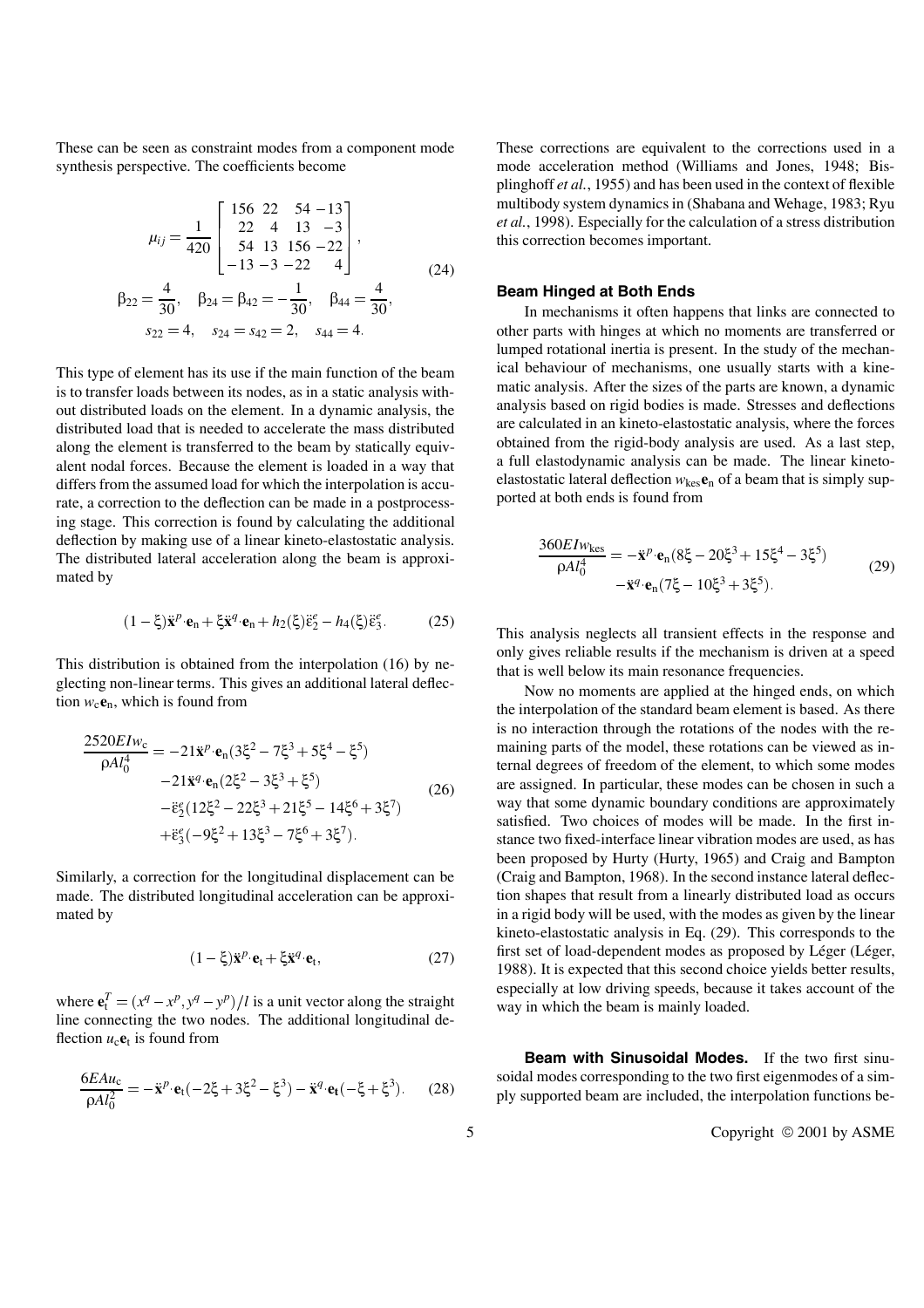come

$$
h_1 = 1 - \xi + \frac{1}{2\pi} \sin 2\pi \xi,
$$
  
\n
$$
h_2 = \frac{1}{2\pi} \sin \pi \xi + \frac{1}{4\pi} \sin 2\pi \xi,
$$
  
\n
$$
h_3 = \xi - \frac{1}{2\pi} \sin 2\pi \xi,
$$
  
\n
$$
h_4 = -\frac{1}{2\pi} \sin \pi \xi + \frac{1}{4\pi} \sin 2\pi \xi.
$$
\n(30)

The coefficients become

$$
\mu_{ij} = \frac{1}{32\pi^2} \begin{bmatrix} \frac{32}{3}\pi^2 + 20 & 22 & \frac{32}{6}\pi^2 - 20 & -10 \\ 22 & 5 & 10 & -3 \\ \frac{32}{6}\pi^2 - 20 & 10 & \frac{32}{3}\pi^2 + 20 & -22 \\ -10 & -3 & -22 & 5 \end{bmatrix},
$$
  
\n
$$
\beta_{22} = \frac{1}{4}, \quad \beta_{24} = \beta_{42} = 0, \quad \beta_{44} = \frac{1}{4},
$$
  
\n
$$
s_{22} = \frac{5}{8}\pi^2, \quad s_{24} = s_{42} = \frac{3}{8}\pi^2, \quad s_{44} = \frac{5}{8}\pi^2.
$$
 (31)

**Beam with Quintic Polynomial Interpolation.** If a quintic polynomial interpolation is used that captures the static lateral deflection as given in Eq. (29), the interpolation functions become

$$
h_1 = 1 - 10\xi^3 + 15\xi^4 - 6\xi^5,
$$
  
\n
$$
h_2 = \xi - 6\xi^3 + 8\xi^4 - 3\xi^5,
$$
  
\n
$$
h_3 = 10\xi^3 - 15\xi^4 + 6\xi^5,
$$
  
\n
$$
h_4 = -4\xi^3 + 7\xi^4 - 3\xi^5.
$$
\n(32)

The coefficients become

$$
\mu_{ij} = \frac{1}{13860} \begin{bmatrix} 5430 & 933 & 1500 & -453 \\ 933 & 208 & 453 & -133 \\ 1500 & 453 & 5430 & -933 \\ -453 & -133 & -933 & 208 \end{bmatrix},
$$
  
\n
$$
\beta_{22} = \frac{16}{70}, \quad \beta_{24} = \beta_{42} = -\frac{1}{70}, \quad \beta_{44} = \frac{16}{70},
$$
  
\n
$$
s_{22} = \frac{192}{35}, \quad s_{24} = s_{42} = \frac{108}{35}, \quad s_{44} = \frac{192}{35}.
$$
 (33)

## **Beam with a Hinged and a Built-in End**

For a beam that is hinged at one node and built in at the other node, only a single internal coordinate is freely available. To describe the lateral deflection owing to a linearly varying load, another internal coordinate should be added. In order to keep the same number of nodal coordinates for each variant of the planar beam element, we are satisfied just to be able to describe the deflection caused by a constant lateral load, which is a quartic

Table 1. First two eigenfrequencies of a simply supported beam.

| Type of element No of elements |                             | k <sub>1</sub> | k <sub>2</sub> |
|--------------------------------|-----------------------------|----------------|----------------|
| standard                       | 1                           | 1.1099         | 5.0863         |
| standard                       | $\mathcal{D}_{\mathcal{L}}$ | 1.0039         | 4.4397         |
| sinusoidal                     | 1                           | 1.0000         | 4.0000         |
| quintic                        | 1                           | 1.0007         | 4.0325         |
| quartic                        | 2                           | 1 0001         | 4.0023         |

polynomial. If it is assumed that the beam is built in at node *p* and hinged at node *q*, the quartic interpolation functions become

$$
h_1 = 1 - 6\xi^2 + 8\xi^3 - 3\xi^4,
$$
  
\n
$$
h_2 = \xi - 3\xi^2 + 3\xi^3 - \xi^4,
$$
  
\n
$$
h_3 = 6\xi^2 - 8\xi^3 + 3\xi^4,
$$
  
\n
$$
h_4 = -3\xi^2 + 5\xi^3 - 2\xi^4.
$$
\n(34)

The coefficients become

$$
\mu_{ij} = \frac{1}{2520} \begin{bmatrix} 720 & 75 & 288 - 111 \\ 75 & 10 & 51 & -19 \\ 288 & 51 & 1224 & -267 \\ -111 & -19 & -267 & 76 \end{bmatrix},
$$
  
\n
$$
\beta_{22} = \frac{3}{35}, \quad \beta_{24} = \beta_{42} = -\frac{1}{35}, \quad \beta_{44} = \frac{12}{35},
$$
  
\n
$$
s_{22} = \frac{24}{5}, \quad s_{24} = s_{42} = \frac{18}{5}, \quad s_{44} = \frac{36}{5}.
$$
  
\n(35)

Static corrections based on a linear analysis at a postprocessing stage as in Eqs (26) and (28) can be defined for the newly proposed beam elements. These corrections are small for the lateral deflections and are not included here; furthermore, non-linear terms can be of the same magnitude. Even for the calculation of the bending moments these corrections are small. Only the corrections for the axial displacement and force are significant.

## **Comparison of Eigenfrequencies**

The different variants of the planar beam element are used in the calculation of the first two linear eigenfrequencies of a simply supported beam. This beam is modelled by one standard beam, two equal standard beams, a beam with two sinusoidal modes, a beam with quintic polynomial interpolation or two beams with quartic polynomial interpolation with the builtin node in the middle. The results are shown in Table 1, which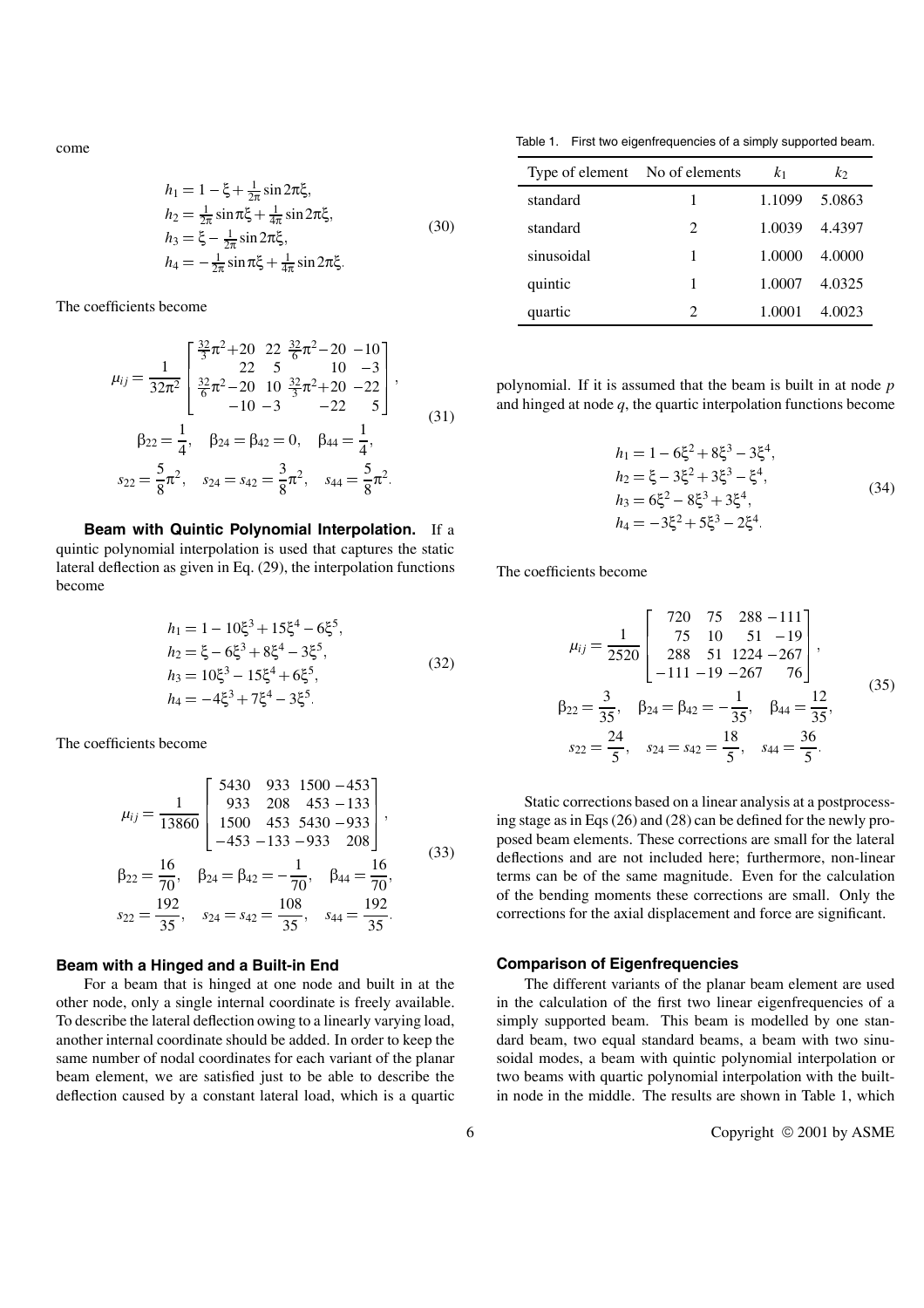

Figure 2. Non-dimensional deflection of the mid-point of a slider-crank mechanism with flexible connecting rod. Fully drawn: accurate solution with four standard elements; dashed: one standard element with correction; dotted: kineto-elastostatic deflection.

gives the factors  $k_i$  if the eigenfrequencies are expressed as

$$
\omega_i = k_i \frac{\pi^2}{L^2} \sqrt{\frac{EI}{\rho A}},\tag{36}
$$

where  $L$  is the length of the beam. The beam with sinusoidal interpolation gives exact results, as expected. For a sufficiently accurate calculation of the first eigenfrequency, at least two standard beam elements are needed. A single element with a quintic polynomial interpolation yields an even better approximation, and the second eigenfrequency is obtained within one percent. Still more accurate results are obtained if two elements with a quartic polynomial interpolation are used.

## **APPLICATION EXAMPLES AND COMPARISON**

## **Slider-Crank Mechanism**

As a first example, the transient motion of a slider-crank mechanism with a rigid crank and a flexible connecting rod (Jonker, 1989; Meijaard, 1991) is considered. The crank has a length of 0.15 m, and rotates at a constant angular velocity of 150 rad/s. The connecting rod has a length of 0.30 m, a uniform mass distribution of  $\rho A = 0.2225$  kg/m and a flexural rigidity of  $EI = 12.72345$  Nm<sup>2</sup>. The slider has a mass of 0.033375 kg. In the initial position the mechanism is in its top dead centre without deformations or deformation rates. Effects of gravity or damping are excluded. As a measured quantity the lateral deflection of the



Figure 3. Error in the non-dimensional deflection of the mid-point of a slider-crank mechanism with flexible connecting rod. Dashed: two standard elements; dash-dotted: one sinusoidal element; dotted: one quintic element; fully drawn: two quartic elements.

mid-point of the connecting rod divided by its length is taken, where the deflection is defined as the distance to the straight line that connects the two end-points of the rod, the sign of which is positive if the rod deflects to the same side as it initially moves.

The crank is modelled by a rigid beam element, while the connecting rod is modelled by one or more beam elements, where the axial deformation is neglected. The cases in which the connecting rod is modelled by one, two or four standard beams, by one beam element with sinusoidal or quintic polynomial interpolation or by two beam elements with quartic polynomial interpolation are considered. The solution with four standard beam elements is taken as a reference with which other solutions are compared.

Figure 2 shows this reference solution together with the solution obtained with one standard element to which the correction according to Eq. (26) has been added, and also the kineto-elastostatic solution according to Eq. (29). The periodic kineto-elastostatic solution approximates the periodic persistent solution rather than the transient solution. Because the first eigenfrequency of the connecting rod is poorly approximated by one standard beam element, the oscillations around the kinetoelastostatic solution show a phase error that increases about linearly in time.

Figure 3 shows the errors of the other models compared with the reference solution. The solution obtained with two standard beam element is the poorest and shows an error amplitude that grows linearly in time, which means that the error in the approx-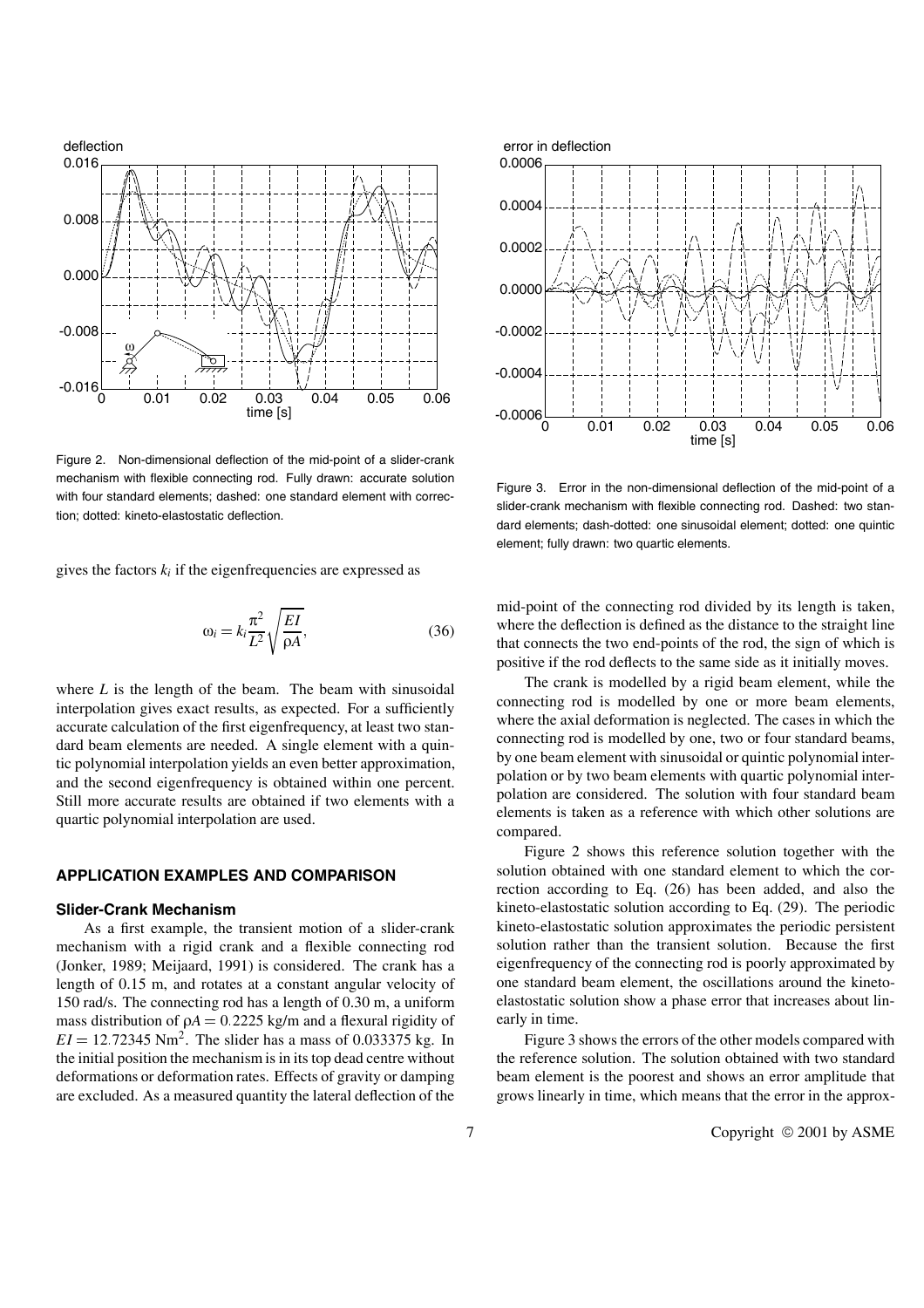

Figure 4. Bending moment at the mid-point of a slider-crank mechanism with flexible connecting rod. Fully drawn: accurate solution with four standard elements with correction; dashed: one standard element with correction; dotted: kineto-elastostatic solution.

imation of the first eigenfrequency contributes strongly to the error in deflection. The accuracies obtained with one beam element with quintic polynomial or sinusoidal interpolation are comparable, although the quintic element gives a better accuracy. The solution obtained with two beam elements with quartic polynomial interpolation is still more accurate, but the model has two additional degrees of freedom.

As a second measured quantity, the bending moment at the mid-point of the connecting rod is considered, which is close to the point where the maximal bending moments are found. A moment that bends the beam into a convex shape has a positive sign. If there is a node at this mid-point, the average bending moment in the two adjacent elements at their respective ends is used. Figure 4 shows the solution obtained with four standard beam elements as a reference, together with the kineto-elastostatic solution and the solution obtained with one standard beam element. The relative errors in these last two solutions comparable to those in the deflection. Figure 5 shows the errors, compared to the reference solution, for the other models. Also for these models, the relative errors in the bending moments are are of the same order of magnitude as those in the deflections; only the error in the results obtained with two quartic elements is larger and is comparable to the error obtained with one quintic element.

We can conclude that, for this example, modelling the beam with one quintic element gives results that are sufficiently accurate for most applications. Although the element with sinusoidal interpolation gives a better approximation for the eigenfrequencies, the quintic element still gives better results, apparently because it takes into account how the element is loaded.



Figure 5. Error in the bending moment at the mid-point of a slider-crank mechanism with flexible connecting rod. Dashed: two standard elements; dash-dotted: one sinusoidal element; dotted: one quintic element; fully drawn: two quartic elements.

## **Spin-Up Motion of a Cantilevered Beam**

The second example deals with the spin-up motion of a beam whose base is attached to a rigid shaft with an axis that is perpendicular to that of the beam. The parameters for the system are the same as those given in (Kim and Haug 1988; Wu and Haug 1988) and which were used previously in (Meijaard, 1996). The shaft is given a prescribed angular displacement ψ that accelerates the beam from a state of rest to a rotation with an angular velocity  $\psi = \omega = 4$  rad/s in the time interval of length  $T = 15$  s, after which the angular velocity remains constant. If the motion starts at  $t = 0$ , the rotation angle is given by

$$
\Psi = \frac{\omega}{T} \left[ \frac{t^2}{2} + \frac{T^2}{4\pi^2} \left( \cos \frac{2\pi t}{T} - 1 \right) \right] \quad (0 \le t \le T),
$$
  
\n
$$
\Psi = \omega \left( t - \frac{1}{2} T \right) \quad (t > T).
$$
\n(37)

The length of the beam is 8 m, it has a rectangular cross-section with height of 36.75 mm and width of 1.986 mm, the material has a density  $\rho = 2766.67 \text{ kg/m}^3$  and Young's modulus  $E = 68.95$  GPa. The measured quantity is the lateral deflection of the tip of the beam, which is the distance of the tip to the line that is tangent to the beam at the base, where a lead gives a positive deflection.

The beam is modelled with one or two standard beam elements or by a single beam element with quartic polynomial interpolation. The axial deformation of the beam is neglected. The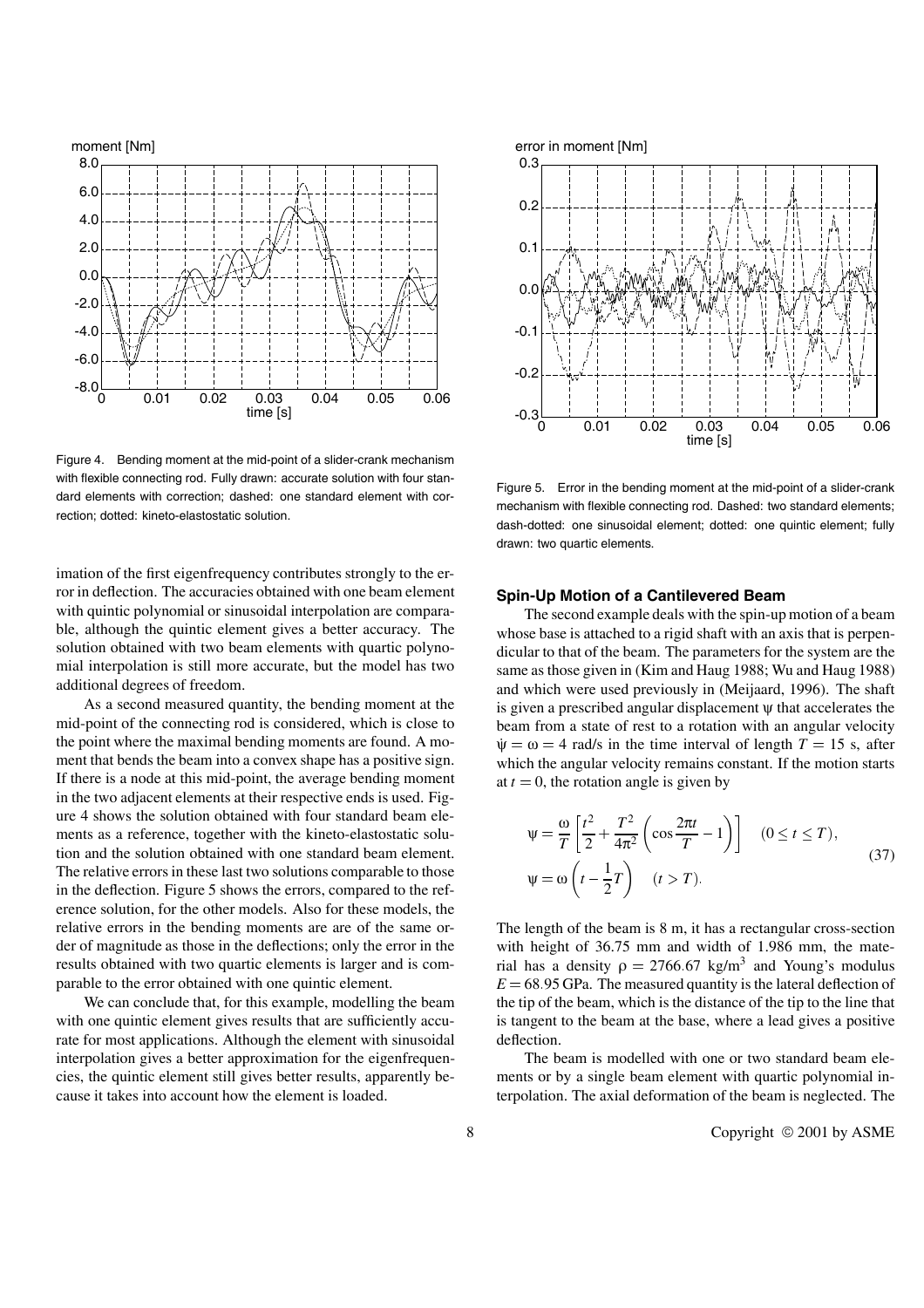

Figure 6. Lateral deflection of a cantilevered beam in a spin-up motion. Fully drawn: accurate solution with two standard elements; dashed: one standard element; dotted: one quartic element.

solution obtained with two standard elements is taken as a reference solution. Figure 6 shows the results for the three cases. Whereas the solution obtained with a single standard beam element has an error in the maximal deflection of about 6%, the solution with a single quartic element gives a solution that has an error of about 1.5%, which is a reasonably good approximation. The first eigenfrequency of the spinning beam is better approximated than in the model with the standard beam element.

Of course, an element could have been developed specially for this problem with a quintic interpolation polynomial which satisfies the conditions of a zero shear force and moment at the end and takes account of the special distribution of the normal force along the beam. We preferred to show the performance of an element which has a wider ranger of applicability.

## **CONCLUSIONS**

A family of planar beam elements has been developed, which can make use of the fact that one or both ends are hinged. It has been shown that the effects of geometric non-linearities can be properly included. Load-dependent modes rather than normal vibration modes appear to be the natural choice for components that can make large gross motions. In the example of the slider-crank mechanism with a flexible connecting rod, the load-dependent modes resulted in more accurate solutions.

By the way in which the planar beam elements were developed, a generalization seems possible. The extension to spatial beams and non-uniform beams is straightforward, while the possibility of deriving superelements for quite general substructures is a subject of further investigation.

## **REFERENCES**

Bisplinghoff, R.L., Ashley, H., and Halfman, R.L., 1955, *Aeroelasticity*, Addison-Wesley, Cambridge MA.

Craig, R.R., Jr, 1981, *Structural Dynamics: An Introduction to Computer Methods*, John Wiley and Sons, New York.

Craig, R.R., Jr, 1995, "Substructure Methods in Vibration," ASME Journal of Mechanical Design, **117**, pp. 207–213.

Craig, R.R., Jr, and Bampton, M.C.C., 1968, "Coupling of Substructures for Dynamic Analyses," AIAA Journal, **6**, pp. 1313–1319.

Crisfield, M.A., 1991, *Non-Linear Finite Element Analysis of Solids and Structures, Volume 1: Essentials*, John Wiley and Sons, Chichester.

Greif, R., 1986, "Substructuring and Component Mode Synthesis," The Shock and Vibration Digest, **18**(7), pp. 3–8.

Guyan, R.J., 1965, "Reduction of Stiffness and Mass Matrices," AIAA Journal, **3**, p. 380.

Hunn, B.A., 1953, "A Method of Calculating Space Free Resonance Modes of an Aircraft," The Journal of the Royal Aeronautical Society, **57**, pp. 420–422.

Hunn, B.A., 1955, "A Method of Calculating the Normal Modes of an Aircraft," The Quarterly Journal of Mechanics and Applied Mathematics, **8**, pp. 38–58.

Hurty, W.C., 1960, "Vibrations of Structural Systems by Component Mode Synthesis," ASCE Journal of the Engineering Mechanics Division, **86**(EM4), pp. 51–69.

Hurty, W.C., 1965, "Dynamic Analysis of Structural Systems Using Component Modes," AIAA Journal, **3**, pp. 678–685.

Irons, B., 1965, "Structural Eigenvalue Problems: Elimination of Unwanted Variables," AIAA Journal, **3**, pp. 961–962.

Jonker, J.B., 1989, "A Finite Element Dynamic Analysis of Spatial Mechanisms with Flexible Links," Computer Methods in Applied Mechanics and Engineering, **76**, pp. 17–40.

Jonker, J.B., and Meijaard, J.P., 1990, "SPACAR— Computer Program for Dynamic Analysis of Flexible Spatial Mechanisms and Manipulators," in Schiehlen, W., *Multibody Systems Handbook*, Springer, Berlin, pp. 123–143.

Kim, S.-S., and Haug, E.J., 1988, "A Recursive Formulation for Flexible Multibody Dynamics, Part I: Open-Loop Systems," Computer Methods in Applied Mechanics and Engineering, **71**, pp. 293–314.

Léger, P., 1988, "Load Dependent Subspace Reduction Methods for Structural Dynamic Computations," Computers and Structures, **29**, pp. 993–999.

Mayo, J., and Domínguez, J., 1997, "A Finite Element Geometrically Nonlinear Dynamic Formulation of Flexible Multibody Systems Using a New Displacements Representation," ASME Journal of Vibration and Acoustics, **119**, pp. 573–581.

Meijaard, J.P., 1991, "Direct Determination of Periodic Solutions of the Dynamical Equations of Flexible Mechanisms and Manipulators," International Journal for Numerical Methods in Engineering, **32**, pp. 1691–1710.